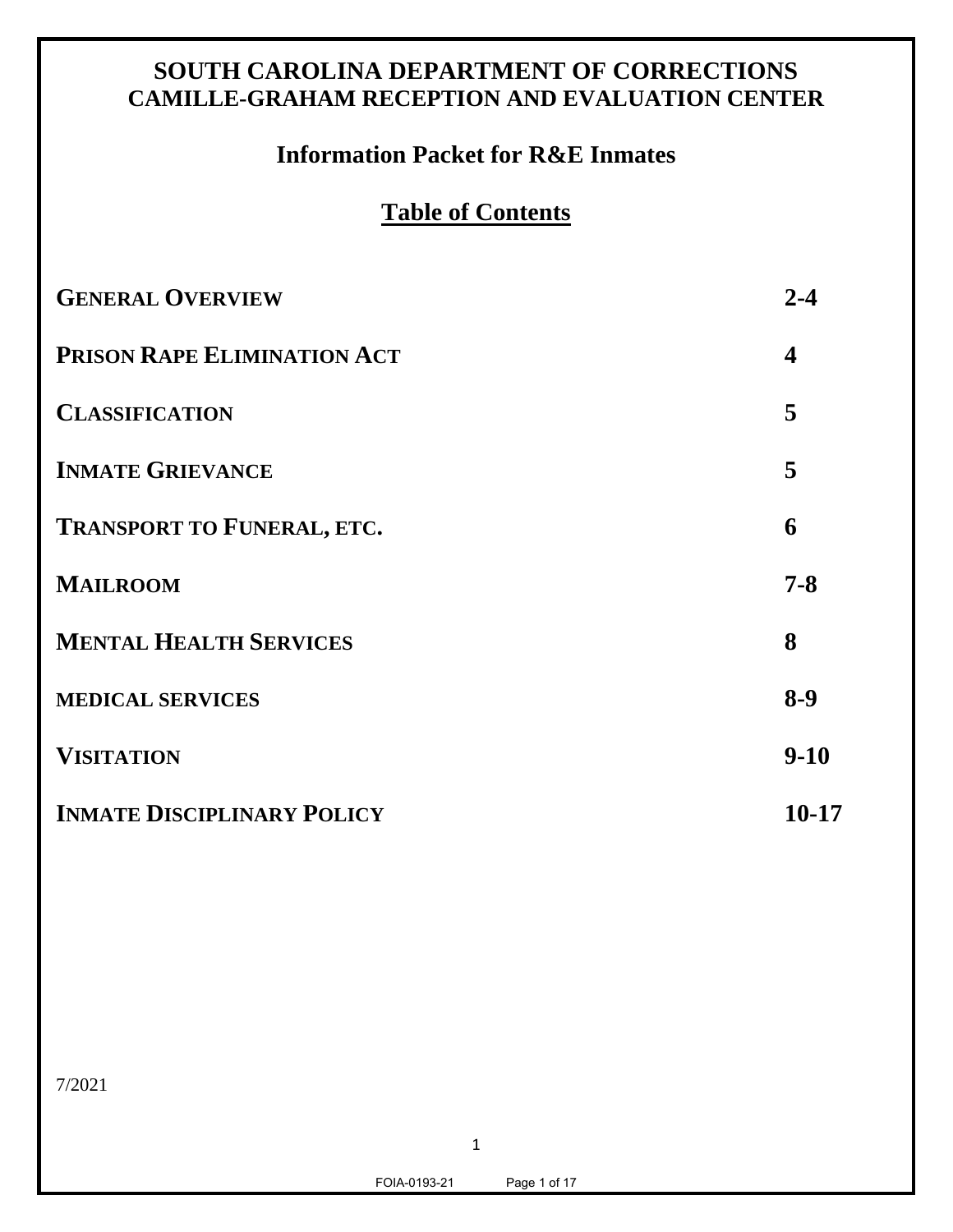## **SOUTH CAROLINA DEPARTMENT OF CORRECTIONS CAMILLE-GRAHAM RECEPTION AND EVALUATION CENTER**

## **GENERAL OVERVIEW**

Below you will find general information that will answer many of the questions you may have during your time at the Camille-Graham Reception and Evaluation Center (CGR&E).

### **PERSONNEL:**

**L. Engram- Warden W. Golden- Associate Warden of Operations S. Patterson- Associate Warden of Programs/ Services A. Williams- Major A. Stevens- Administrative Captain M. Robinson- RHU Lieutenant K. Alston- RHU/ Intake Program Coordinator Q. Morris - R&E Mental Health Manager Vacant- R&E Medical Vacant- Mental Health Officer**

**GENERAL R&E INTAKE PROCESS:** At admission, you will have an SCDC number assigned, be fingerprinted, be photographed, receive a general orientation regarding the R&E process and basic SCDC rules and regulations, undergo a series of test to determine various aspects of your education level, mental health, and medical concerns, be interviewed for additional relevant information, and receive a physical examination. You are encouraged to participate fully in this process and ask and answer questions to the best of your ability. This process will aid in determining your permanent institutional assignment.

**STATUS:** While at the Camille-Graham R&E Center you will be assigned to Intake Status and will be housed in living quarters consistent with your status. As an intake inmate, you will not be afforded all of the privileges and opportunities available to general population inmates. You will remain in Intake Status until you are transferred to your permanent institution.

**WHILE YOU ARE IN INTAKE STATUS, CONTROLLED MOVEMENT WILL BE ENFORCED. YOU ARE REQUIRED TO WALK IN A SINGLE FILE LINE ON THE RIGHT SIDE OF THE WHITE LINE AND HAVE YOUR SCDC ID CARD DISPLAYED ON THE LEFT COLLAR OF YOUR OUTERMOST GARMENT AT ALL TIMES.** When you leave your living area, you must have your ID card, cup and spork with you and always wear a bra and panties.

**TRANSFER OF INMATES:** The R&E unit makes every effort to move all inmates as quickly as possible to their permanent assignments. Sometimes there are delays because of bed space or other problems in gathering information for your record; therefore, you may see someone who has been here less time than you leave before you do. You must also be assessed and cleared by Medical and Mental Health before classification can transfer you to your permanent institution.

**ORDER TO REPORTS (OTR):** Order to Reports are issued by specific personnel and areas with information for appointments or meetings. They are mandatory

**SPECIAL SERVICES:** Pastoral Services, depending upon your individual needs, are generally available. To request counseling or an individual visit from the Chaplain, you should submit an inmate request to staff addressed to the Chaplain. There are mental health professionals available to help you handle stress, anxiety and other adjustment problems that you may have with incarceration. You may complete a written request to staff should you desire assistance.

**COMMUNICATON SENSITIVITY:** South Carolina Department of Corrections prides itself on adhering to the needs of our population. Please inform any R&E Personnel, if you have any concerns with communication difficulties to include hearing impaired or language barriers. SCDC will make every effort to ensure that you receive all needed services in a timely manner.

**E.H. COOPER ACCOUNT:** Family members and friends can deposit money into your E.H. Cooper Account through GTL. A money order deposit form and instructions are included in your orientation packet.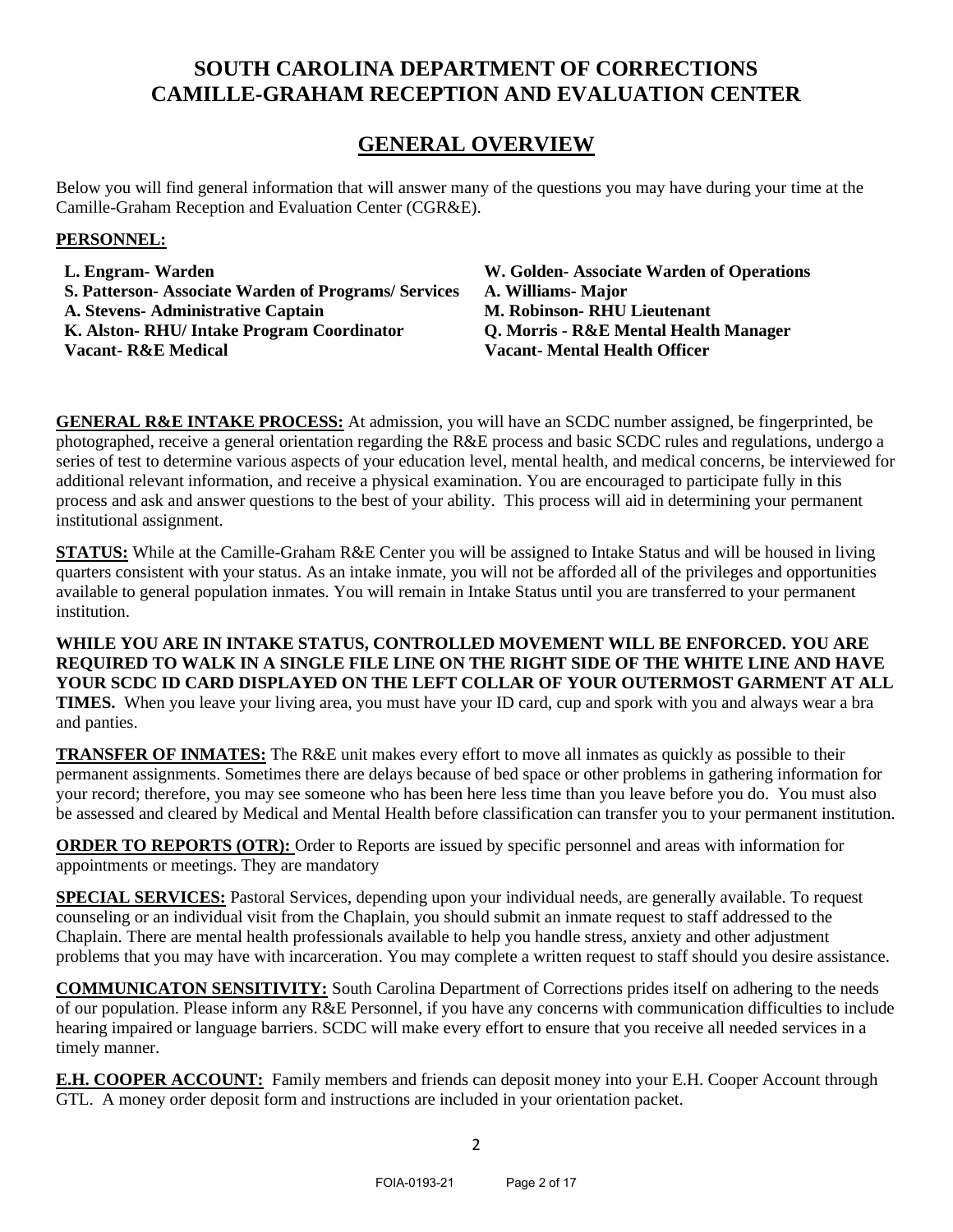**MAIL SERVICES:** You will receive four (4) dated envelopes and writing material upon your admission to the R&E Center. Should your stay extend beyond 30 days, you will be re-supplied with additional envelopes and writing materials. You should use this material to notify your family of your whereabouts. You may send and receive mail. All mail must include your full name, SCDC #, unit and cell #. Your family may write to you and should address all correspondences as indicated below:

#### \*\*\*SAMPLE\*\*\* Jane R. Doe, SCDC #123456 Camille-Graham Reception and Evaluation Center – BRE2240X 4450 Broad River Rd. Columbia, SC 29210

All incoming mail will be opened and searched for contraband, but will not be read. Should you have legal mail with special circumstances, you should speak to your unit manager or officer regarding proper procedures. Any legal mail you receive will be given to you; however, it will be required to be opened in the presence of a staff member so that it too can be searched. All incoming mail must remain unsealed (open) for inspection, with the exception of legal mail. You may not receive pictures while in Reception and Evaluation.

**VISITATION:** Two (2) visits per month will be allowed for those who have been at Camille-Graham R&E for 30 days or more and will be more restrictive than in general population institutions. Visitation for intake inmates is on Wednesdays from 9:00am-11:00am with immediate family members on your approved visitation list. Your family must call (803) 896-1821 to schedule visitation.

**COUNT:** During count time, you must stand by your bed, fully dressed, and with your identification card properly displayed. There will be no talking or other activities during this time. You will remain standing until otherwise directed. Count times will be conducted at 5:30am, 12:30pm, 3:30pm, and 9:00pm. For the 9:00pm count, you must hold your identification card to the left side of your face and state your name, SCDC number, and bed assignment to the officer.

**TELEPHONE PRIVILEGES:** A PIN number will be automatically assigned to you within seven (7) business days of your arrival. You will be able to make collect telephone calls to those persons you have identified on your SCDC Form 2- 2, Telephone Privilege Request Form. It takes approximately two (2) weeks to process your request for a PIN number. Refer to the telephone schedule posted in your unit. All phone calls are collect only and will be allowed each Tuesday and Thursday. **Attorney telephone calls** can be requested via request to staff form to your unit Lieutenant/ Intake Coordinator. Attorney calls will be conducted Monday – Friday from 9:00a.m. – 3:00p.m.

**HYGIENE AND SANITATION:** You will be expected to maintain proper personal hygiene at all times. You will be issued personal hygiene items upon your admission to R&E and will be re-issued items after 30 days if you have not transferred by then. You will be required to shower on every shower day according to the posted scheduled as directed by the officer beginning at 6:00a.m.

Mandatory cell cleaning will be conducted every Monday, Wednesday, and Friday evening. Rooms are to be clean, beds completely made, and you are to be fully dressed between 8:00a.m. – 9:00p.m. You will be responsible for the daily cleaning of your cell and will be provided with the necessary items to accomplish this task. You are not permitted to place any items on your cell wall or door windows. If you flush any unauthorized items that require maintenance, you will be charged with Damage, Destruction of Property and a fee of \$5.00.

**LAUNDRY:** Laundry must be turned in prior to breakfast at 4:45a.m. on the days indicated below. Your items will be marked and sent to the Commissary. If your clothing or linens are soiled, request a trash bag from the dorm officer. Rinse the items in clean water and place in a trash bag for replacement of items. The laundry schedule is as follows:

- MONDAY Whites will be placed in laundry bag (4 bras, 4 panties and 2 washcloths). Nightgown/towels will be washed in bulk.
- TUESDAY Uniforms (turn in to R&E dorm workers and indicate correct uniform size).
- WEDNESDAY Sheets (remove all knots prior to turning in.) Blankets will be washed monthly and you will be notified of the date.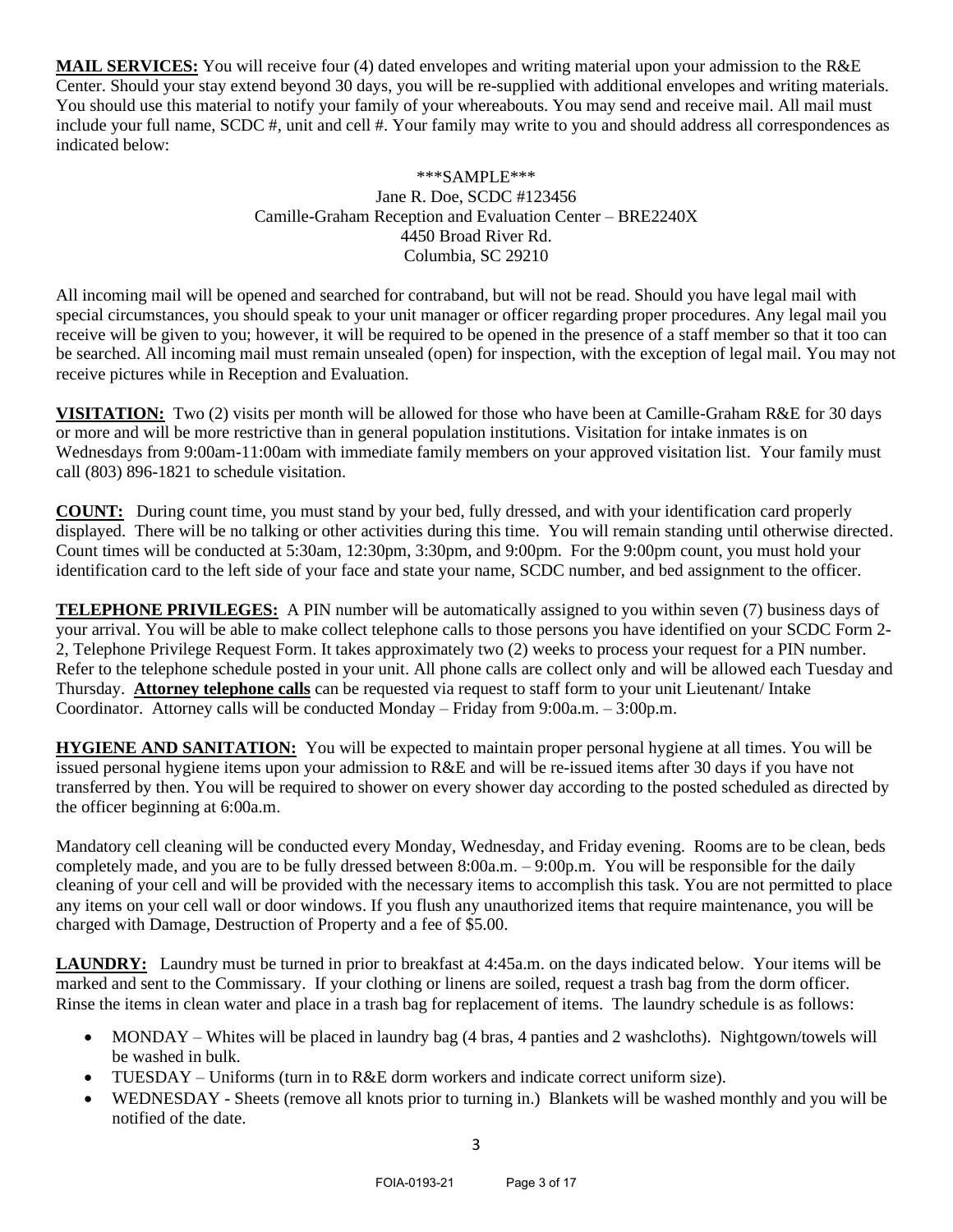- THURSDAY Whites will be placed in laundry bag (4 bras, 4 panties, and 2 washcloths). Nightgown/towels will be washed in bulk.
- FRIDAY- Uniforms (turn into R&E dorm workers and indicate correct uniform size).

**MEALS:** Inmates will be escorted in groups of 30 to the Cafeteria for all meals and you must have your identification card, cup, and spork. There will be no talking outside your cell, while walking to or from the Cafeteria, and while eating. A medical pass will be required for additional snacks. Meal times are:

- Monday Friday: 5:00am / 10:00am / 2:45pm
- Saturday and Sunday: 8:30am / 2:45pm

**MEDICAL SICK CALL:** Over the counter medications should be available in your living area for minor discomforts. These can be requested from the unit security staff. Should you feel that additional attention is needed, you will be required to sign up for sick call located on the unit near the exit door. Sick call is conducted Monday through Friday in the R&E Medical Area.

Dental needs should be placed on a staff request and placed in the box for appropriate processing.

The above information is general in nature. It will answer many of the questions that you may have. You are encouraged to keep this with you and share relevant information with your family members and friends.

**MEDICATIONS:** For your health safeness and well-being, it very important that you take **"YOUR"** medication as prescribed. Medications are ordered via the Institutional Doctor and distributed by Nursing Staff. It is imperative that you take all medications when provided to you and not keep to be taken later. Failure to take prescribed medication at the time it is given to you by medical staff WILL result in a disciplinary charge of 903- The Trafficking, Use, and/or Possession of Narcotics, Marijuana, or Unauthorized Drugs including prescription drugs, Inhalants, Intoxicants and Synthetics. This rule violation encompasses the "hoarding" of authorized prescribed medication by inmates or inmates having accepted their medication, then failed to ingest the medication at the time they are issued it. If there are any concerns pertaining to your medication, please notify medical staff immediately.

## **PRISON RAPE ELIMINATION ACT**

Pursuant to the Prison Rape Elimination Act (PREA), the South Carolina Department of Corrections (SCDC) has a zerotolerance policy regarding sexual abuse and sexual harassment against inmates in correctional facilities, or patients confined in prisons or jails. The SCDC will identify and monitor those inmates who are vulnerable to sexual abuse and those who have a propensity to commit such acts and ensure that they are separated from each other. All persons who have contact with inmates will receive training on Agency sexual abuse and sexual harassment policies, including reporting procedures, the dynamics of sexual abuse in confinement, and how to detect and respond to signs of abuse. All inmates will receive orientation on their rights to be free from sexual abuse and sexual harassment and will be made aware of the procedures available to them for reporting acts of sexual abuse. The Agency will fully investigate all allegations and will take appropriate action pursuant to the outcome of the investigations.

## **Inmate Reporting Procedures:**

- Inmates incarcerated in an SCDC facility may report any act of sexual abuse by calling \*22, and/or *by* written or verbal reports to any Agency staff member, contract employee, volunteer, or the Division of Investigations, or SLED (address). The inmate can file a written report without giving his/her name or the name of the abuser(s). This information could also include an assault that occurred at any Correctional Facility, Detention Center, County Facility or while under community supervision, prior to or during his/her commitment to the SCDC. (4- 4281-7)
- A report of sexual abuse made in good faith based upon a reasonable belief that the alleged conduct occurred does not constitute falsely reporting an incident or lying, even if an investigation does not establish evidence sufficient to substantiate the allegation. Any inmate conclusively found to have filed an intentionally false report alleging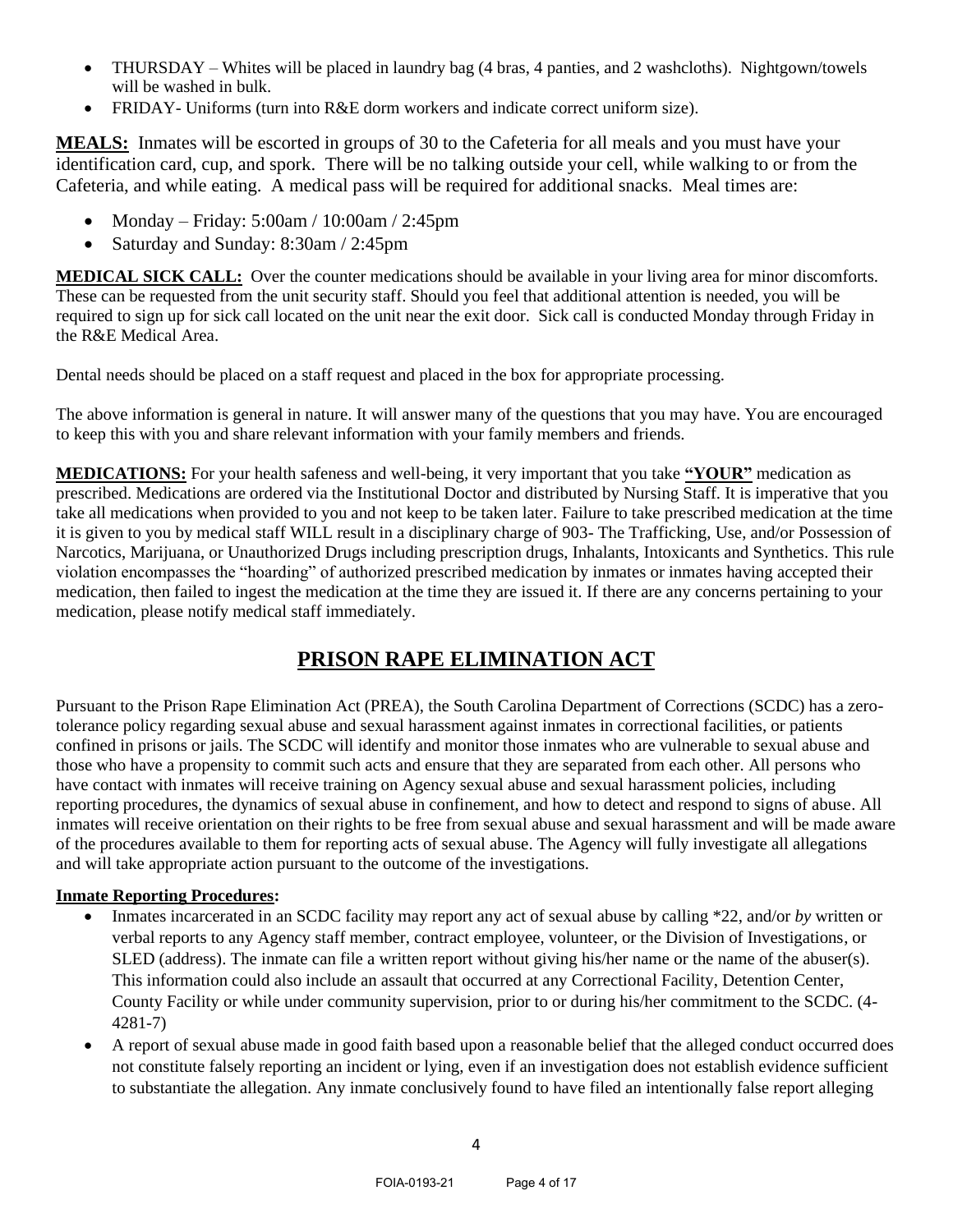sexual abuse will be subject to disciplinary action through the Inmate Disciplinary System and/or criminal charges.

## **INTAKE/CLASSIFICATION**

While in Reception and Evaluation status, inmates will meet with the Intake Coordinator to complete their intake interview and discuss questions regarding sentencing, work credits, detainers, current and prior offenses, and disciplinary. Projected release dates cannot be discussed with you until a secondary record audit is conducted by the Inmate Records Office (usually 15 - 25 days after arrival). After all required assessments are completed, you will be classified and assigned to Camille-Graham or Leath Correctional Institution.

A hardship transfer cannot be requested while in Reception and Evaluation, however can be requested at your annual classification review after being in SCDC for a year. You may only request a hardship for an immediate family member and they must be listed on your inmate relative data screen or on your approved visitation list. If you are granted a hardship transfer and receive a major disciplinary, you will be transferred and unable to request another hardship for three (3) years.

### **One of the following forms of documentation must be provided at the time of your review:**

- Doctor's statement on official stationery (for verification of a family member's illness).
- Documents from a community representative or official on official stationery (i.e., pastor, Department of Social Services).
- For verification of older family members age (65 or older), a copy of the driver's license or birth certificate must be provided.

#### **Criteria for eligibility:**

- Institutional adjustment: the transfer will not be granted if you have any major disciplinary convictions in the past 12 months or more than one (1) disciplinary handled as a minor or administratively in the past 12 months.
- Work history: The transfer will not be granted if you have an unsatisfactory job performance in the past 12 months.
- Separations/Cautions at the requested institution.
- Due to female institutions house various security level inmates, requests will be reviewed on a case-by-case basis.

## **INMATE GRIEVANCE**

The purpose of the grievance procedure is to provide inmates with a means to verbalize their complaints formally to the appropriate staff members within the institution. Grievances may be filed without retaliation. A grievance must be filed in a timely manner. An informal resolution must be attempted prior to the filing of a Step 1 Grievance by sending and an Inmate Request to Staff Member form (RTSM) or a Kiosk request to the appropriate supervisor. You have eight (8) working (8) days from the date of the incident to attempt an informal resolution. (Request to Staff Member Form RTSM).

Once you receive a response to your RTSM from the appropriate supervisor, you have eight (8) working days from the date of the appropriate supervisor's signature to file your grievance. You cannot file a grievance without attempting the informal resolution first and you must wait on a response to your RTSM that also must be included with your grievance when it is filed (a copy of the paper RTSM attached or the reference number of the Kiosk request).

If you are convicted of a disciplinary, you have five (5) working days from the date of the hearing to file a grievance and an informal resolution is not necessary.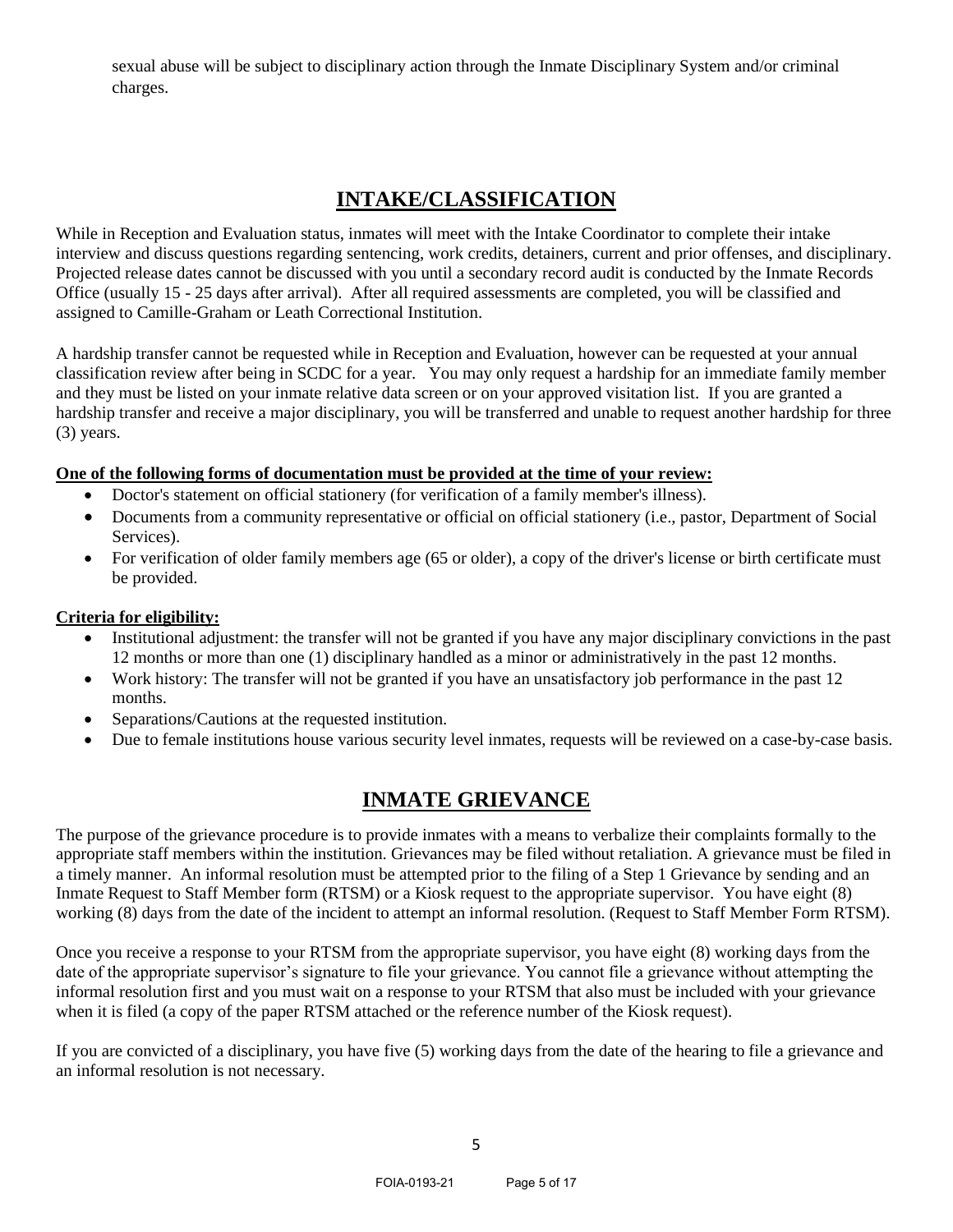Certain issues are non-grievable: such as institutional and security assignments, institutional jobs, cell/dormitory or cubicle assignments, administrative transfers, informal or administrative charges unless the sanction imposed was excessive in relationship to the rule violation; grievance(s) against an Inmate Grievance Coordinator for not processing a grievance; disposition on another grievance, on an affidavit presented to the court by an employee, status of a pending grievance and any issue outside the control of the Department of Corrections such as court decisions, state and federal laws and regulations, parole board decision and any other matter outside of the control of the Agency. Policy GA-01.12, located in the SCDC Policies and Procedures Manuals in the KCI Law Library, provides guidelines and procedures for inmate grievances. The grievance office is located in the main administration building. Grievance Step 1 forms may be picked up from the living area. If you are housed in the Restrictive Housing Unit, grievance step 1 forms may be requested from security staff.

The form must be completely filled out with your name, SCDC number, institution, work assignment, and housing unit. State your grievance clearly. List date of incident, time and names of staff/inmates involved.

# **TRANSPORT TO FUNERAL, BODY VIEWING OR DEATH BED VISIT**

Governor McMaster signed into law SC Statute 24-3-220, instituting the transport of inmates to either a death bed visit, body viewing, or funeral of specific relatives to the inmate. Certain criteria must be met in order for this transport to occur:

- The ill or deceased must be an immediate relative (parent/parent substitute, spouse, children, siblings, grandparents, grandchildren) and the relative must be listed on the inmate's visiting list or relative screen in our system.
- No disciplinary convictions within the past 12 months.
- The inmate's escape history and STG/gang affiliations will be strongly considered.
- The inmate is currently housed in RHU, SSR, Death Row, or other restrictive housing area.
- The inmate has attempted, planned, or participated in escape attempts.
- The inmate has had a disciplinary conviction within the past year.
- The inmate has been convicted of a statutorily violent crime.
- The inmate has been convicted of a sex offense.
- The community is in opposition to the inmate's transport.

If all requirements are met, the Warden must determine if he/she will have the appropriate staffing at their institution to accommodate the transport. If not, then the transport will not be approved.

SCDC will attempt to accommodate these transports if they can be done safely and not jeopardize the institutional safety.

**Funeral and Hospital Visit Transport – Information for Your Family:** Families may now request that a current SCDC inmate attend the viewing or funeral of a deceased relative or visit a sick relative in the hospital when the sick relative is near death. Inmates will ONLY be eligible to attend one (1) service/visit – a hospital visit OR a viewing OR a funeral (not to include graveside). They may not make more than one visit. Listed above are the only family members whose imminent death, viewing, or funeral qualifies for an inmate transport.

DO NOT CALL to request transport for an inmate until you have all of the information needed for SCDC to process the request. Once you have gathered the following information, please contact the institutional Chaplain to submit your request:

- The inmate's name and SCDC number, if you have it.
- The name of the sick or deceased and that person's relationship to the inmate.
- The location and time of the hospital visit, viewing, or funeral.
- Your name, phone number, and relationship to the inmate so that SCDC may contact you once the request is processed.

The list of Chaplains can be found at http://www.doc.sc.gov/programs/volunteers.html#Chaplain – Contact Information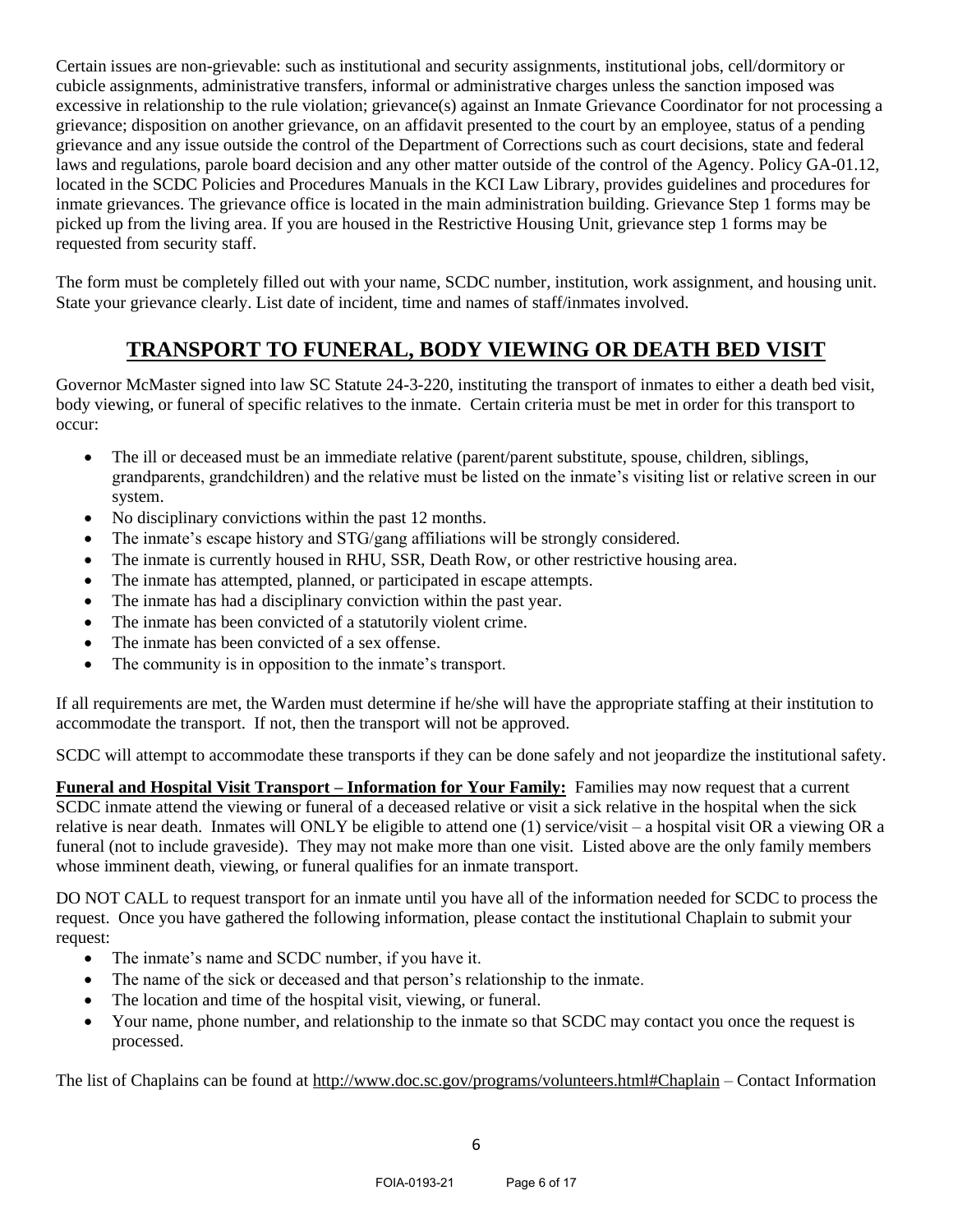Costs for the transport must be paid by the inmate or inmate's family on their behalf. These costs must be paid in advance at least 24 hours prior to transport.

**If the fee will be paid by a third party on behalf of the inmate:** The fee may be provided by a third party on behalf of the inmate. ONLY approved money orders will be accepted for this fee. The money order will be made out to SCDC and include the inmate's name, SCDC number, and a description of the service. The third party must hand carry the money order to the Business Manager/designee or Chaplain/designee at the institution where the inmate is housed.

**If the fee will be paid by the inmate:** If the fee is to be paid by the inmate, the funds must be available in the inmate's E.H. Cooper account at the time of the request for transport.

Please note this is ONLY a request. Not all inmates will be eligible for transport. Once the request is processed, an SCDC employee will notify you of the decision.

## **MAILROOM**

#### **When can I receive or send mail?**

Mail is issued and taken up Monday through Friday.

#### **How do I obtain notary services?**

Notary services are done by **appointment only** and must be requested via request to staff member to the Mailroom. Please wait for your appointment by OTR.

### **How do I obtain legal supplies or mail out legal?**

Legal mail outs and supplies are handled during normal R&E intake mailroom hours. Inmates **with funds** may mail to any legal entity. Indigent inmates **(inmates without funds)** must show proof of active litigation or formally initiated litigations in order to receive legal supplies.

## **How do I tell if I'm indigent?**

An inmate with an account balance of \$6.43 or less for 30 days or more is considered indigent.

#### **Can I send a check home?**

No, however, in a case of emergencies, a staff request may be presented to the Warden for approval on a case by case basis.

#### **Can an inmate use or borrow an envelope from another inmate?**

Inmates are **not** allowed to loan, share, borrow, or trade issued items with each other. In addition, inmates may not abuse supplies by using any SCDC forms as personal paper. You may not use supplies brought from the county either. These items are considered contraband and will be treated as such.

**Outgoing Mail:** Only legal mail may be sealed. Personal mail must be submitted tucked and unsealed. Place all mail in the mailbox located in the unit. Do not use the mailbox on the compound or it will be returned to you.

## **Incoming Mail:**

Intake inmates may receive letters and cards.Common items that may keep an inmate from receiving mail:

- Incorrectly addressed mail. The return address must be complete to include the sender's name. Inmate's address must be complete to include the SCDC # and dorm/room #.
- Additional markings on the envelope (drawing/writing other than sender and inmate information is prohibited).
- Perfume/cologne/body spray/glitter on the envelope/letter.
- Stickers on the envelope/letter or cards with attachments.
- Completed visitation forms (SCDC Form 19-127)

In addition, R&E intake inmates are not allowed to receive books, magazines, newspapers, writing supplies, (ex: stamps, paper, envelopes), cash, or **pictures**.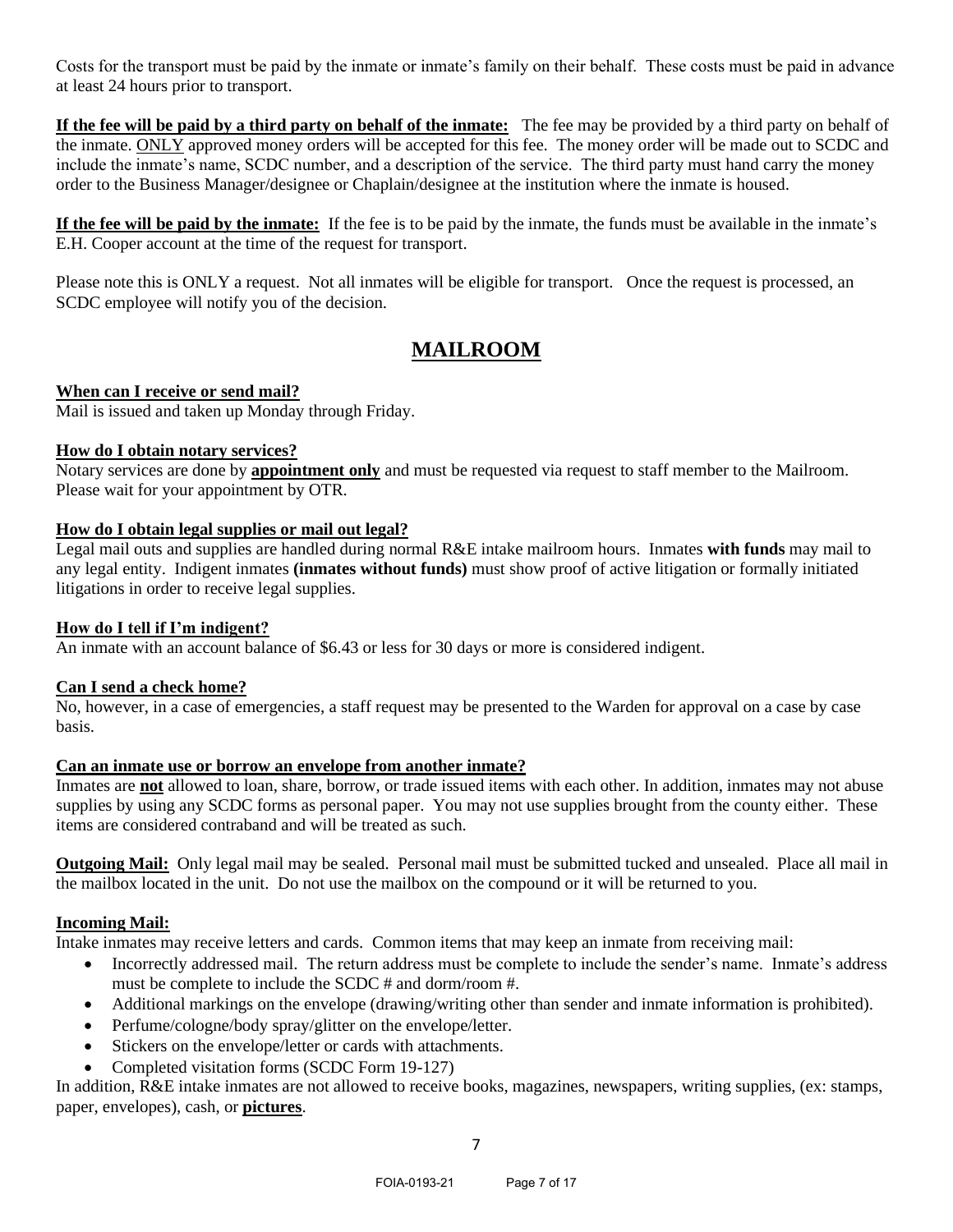### **What is a SCDC Form 10-7, Rejection Notice?**

A rejection notice is given for any contraband item found in incoming/outgoing inmate mail. Contraband is defined in SCDC Policy PS-10.08, Inmate Correspondence.

### **Outgoing Mail Rejection Notices**

If an inmate attempts to mail out contraband, the mail (all contents) will be automatically forwarded to Contraband per policy PS-10.08. Concerns may be addressed via Request to Staff to the mail room.

## **Incoming Mail Rejection Notices**

R&E inmates may **NOT** receive pictures. Any mail received with pictures for R&E inmates will be automatically returned to sender at the inmate's expense (if funds are available) or sent directly to Contraband (if no funds are available) with all contents. (Policy PS-10.08, section 6.1.10)

Rejection notices issued for the following contraband items will be sent directly to Contraband with all contents:

- Any correspondence/envelopes with perfume/cologne/body spray/oils, lipstick, body secretions or unknown substances.
- Any correspondence that is laminated/covered in plastic, or contains any magnets.
- Disapproved/unauthorized inmate to inmate correspondence.
- Anything to eat, drink, or smoke, any appliances, and any hygiene items.
- "Bill me later," free gift transactions, or any solicitation materials may not be sent or received.

Rejection notices for "other" contraband will have the following options and must be returned to the mailroom within **10 days** via the mailboxes:

- Return to sender at inmate's expense:
	- o Check the first line "The correspondence is being returned to sender at your expenses by using Form 10- 14 agreement to debit E.H. Cooper Account." Sign and date at the bottom.
- Remove contraband and receive remaining items:
	- o Check the "other" block at the bottom, write "remove contraband and receive remainder" on the line, sign and date the bottom.
- Send all contents to contraband:
	- o Check the third line "By my signature below I choose to have this correspondence disposed of pursuant to SCDC Policy 22.02," sign and date at the bottom.

Inmates will have 10 days from the date of the notice to make a decision in regards to their rejection notice. Any notices received after the 10 day deadline will be returned to the inmate and the correspondence in question will automatically be returned to the sender at the inmate's expense. If the inmate does not have funds, the mail will be destroyed after 30 days in accordance with SCDC Policy OP-22.03, Authorized Inmate Property and Disposition of Unauthorized Property, and SCDC Policy OP-22.35, Contraband Control.

## **MENTAL HEALTH SERVICES**

SCDC is committed to providing all inmates access to mental health care based on documented policies and procedures. Provisions of mental health services include inmate assessment and evaluation, suicide prevention, special needs care, referrals for care, ongoing care, and discharge planning.

Upon arrival at the Reception and Evaluation Center, all intake inmates will receive a comprehensive mental health screening and evaluation by a Qualified Mental Health Professional. Referrals for further evaluation with a Licensed Psychiatrist are made based on information received from the comprehensive assessment and Continuity of Care form (if provided by transferring county facility).

An individual's level of mental health care is taken into account when classifying and assigning to a permanent institution.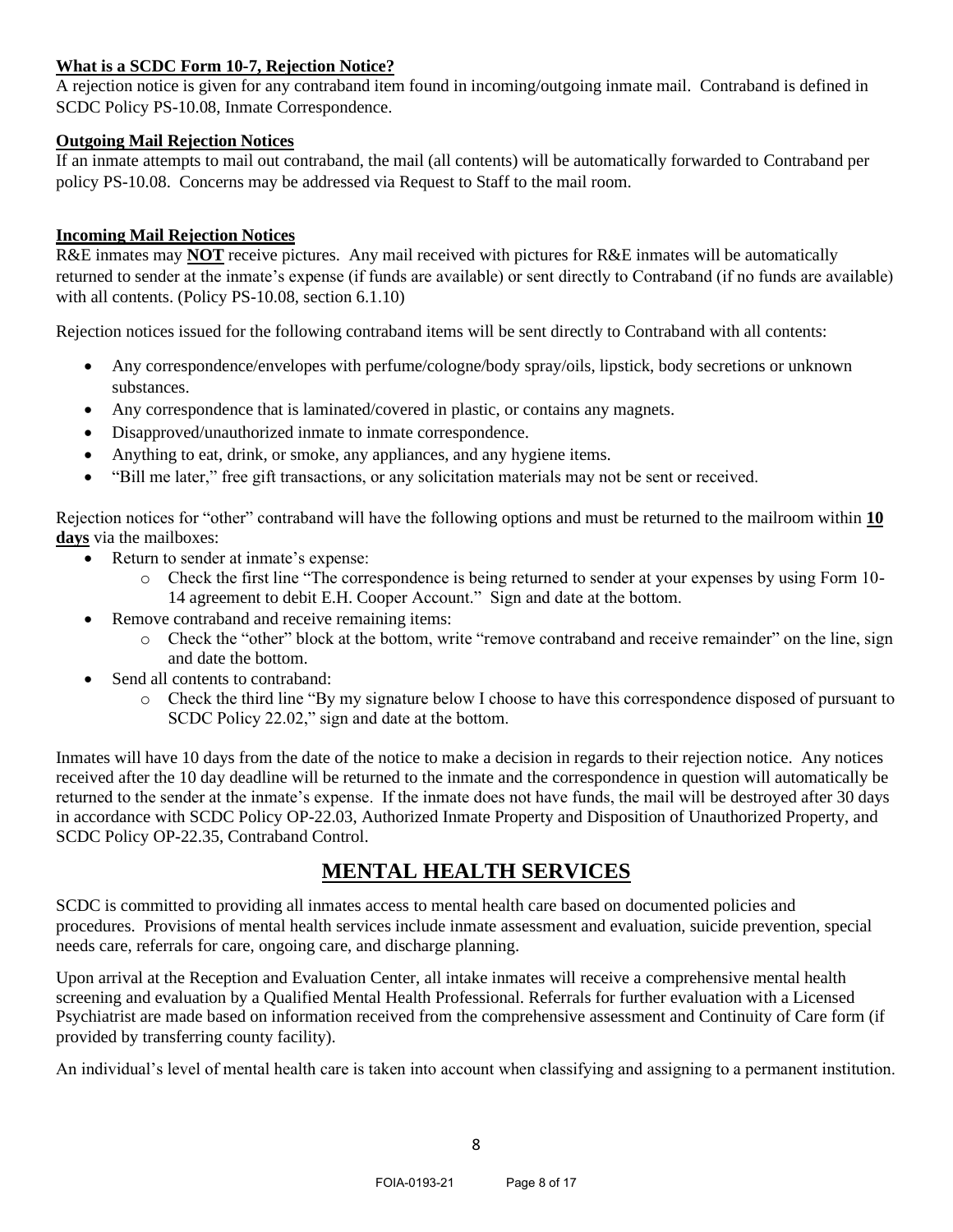## **MEDICAL SERVICES**

All inmates will have a physical exam to include specified lab work as a part of the intake process. This is you opportunity to inform and explain any medical conditions and or physical limitations you may have. Ensure that you make all medication /medical requests at this time as only the physician may prescribe medication, equipment, make referrals and order items on your behalf.

Medical Services will be provided from the hours of 7:00 a.m. to 6:00 p.m., Monday-Friday, and 7:00 a.m. to 6:00 p.m. on Saturday and Sunday. The following services will be provided:

- A. Sick Call Procedures:
	- a. Sick call hours are Monday through Friday.
	- b. To request sick call, place a completed sick call slip in the silver box on the unit near the exit door.
	- c. Inmates must report to the R&E Medical Area when called. If you do not respond, you will be considered a "No Show" and you will have to sign up again.

All inmates who received medication must present your inmate ID card and take the dose in front of the nurse. Failure to do so or altering pill packs will result in disciplinary action.

There is a \$5.00 co-pay for sick call and a \$5.00 co-pay each for prescriptions up to a total of \$15.00 per month. If you do not have sufficient funds in your account to cover medical co-payments, you still will be allowed sick call, prescriptions, etc. and your account will be debited (charged when you have funds available).

- B. **M.D. Clinic**: For all M.D. Clinics, an Order to Report will be sent informing you of your scheduled medical appointment. If you are not present at your scheduled time, you will be considered a "No Show." A new request will have to be completed and turned in (there is no charge for medical clinic unless you receive a prescription, then you will be charged a \$5.00 co-pay).
- C. **Dental:** All requests to see the dentist should be placed on a staff request and placed in the box for appropriate processing.

## **Medications:**

- **Prescriptions** There is a \$5.00 co-pay for each prescription up to a total of \$15.00 per month
- **Mental Health Prescriptions** There is NO co-pay for mental health medications and will be continued upon arrival to SCDC as long as there is documentation from your county indicating the medication name, dose, and frequency.
- **Refills-**Fill out the medication refill sheet and place in blue mail box seven (7) days before medication runs out.

The following over-the-counter medicines are available in the inmate living areas:

## Tylenol Maalox Milk of Magnesia Motrin

If you are dissatisfied with the medical services being provided, please submit a Request to Staff to the medical staff. If the problem is not resolved, you may go through the grievance process.

## **VISITATION INFORMATION FOR INTAKE INMATES**

1. Visitation is permitted for any intake inmate who has been located at the Camille-Graham R&E Center for 30 days or more.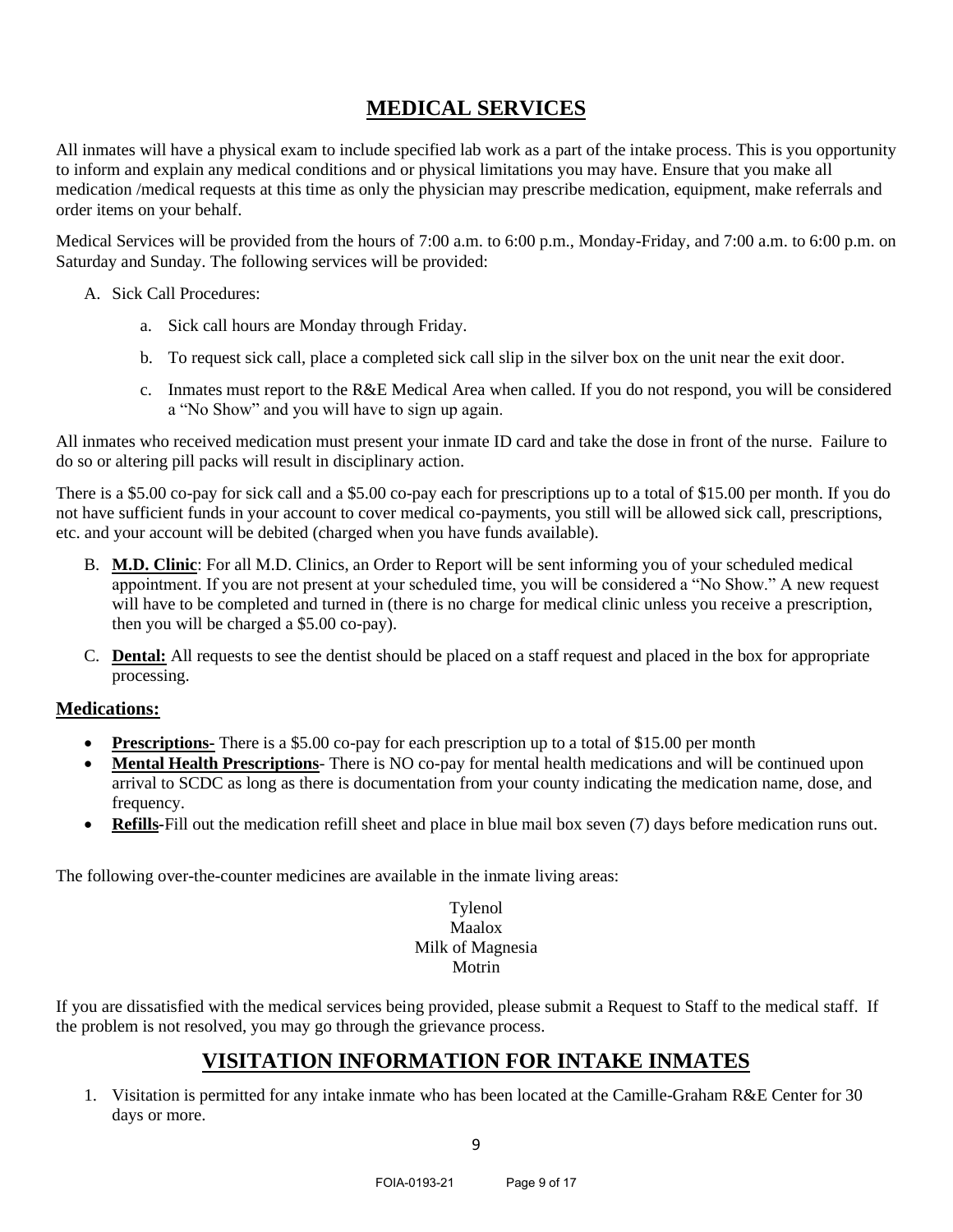- 2. Visitors are restricted to immediate family members:
	- Mother, father, children (to include step-children and adopted), siblings, grandparents, great grandparents, spouse, grandchildren, and great-grandchildren.
	- All visitors must be on your approved visiting list.
- 3. Intake inmates are limited to a maximum of three (3) visitors per visit. Each of the inmate's children, if approved, will be authorized to visit with the inmate. Visiting hours are Wednesdays from 9:00am-11:00am.
- 4. Only two (2) visits are allowed per month and will be no more than two (2) hours in duration. Visits must be scheduled in advance through the Camille-Graham R&E Classification/ Intake personnel. No visits will be scheduled with family members until you have been at the R&E Center for 30 days; therefore, you should advise your family members of this rule. **After 30 days, your family may call the following phone number on Monday and Tuesday only between the hours of 8:00 a.m. and 12:00 p.m. to schedule a visit.**

#### **PHONE NUMBER: (803) 896-1296**

Information regarding visitation is distributed to you upon admission. It remains your responsibility to provide visitor data forms and rules and regulations to family members and have them forward completed forms to the Central Visitation Center. It is also your family member's responsibility to confirm that you are still at the Camille-Graham R&E Center and not on visitation restriction prior to arrival for a scheduled visit.

## **INMATE DISCIPLINARY POLICY**

Written Explanation of SCDC Policy OP-22.14, "Inmate Disciplinary System," Issued to New Admissions to SCDC – Current version dated 2018. Complete policy can be reviewed in institution's Law Library upon permanent assignment to an institution. Inmates in INTAKE status can review this policy by submitting a request to the correctional staff in your living area.

To promote the order and maintain the security and safety of the South Carolina Department of Corrections (SCDC), the SCDC has developed an Inmate Disciplinary System to provide appropriate redress and sanctions for violations of any Agency rules and regulations and federal/state statutes by inmates. The administration and application of the Inmate Disciplinary System will be completed in compliance with all applicable state and federal statutes, rules and regulations, and in a manner that ensures inmates are afforded adequate due process protection. All inmates under the custody of the SCDC are required to abide by the rules and regulations established by the SCDC. Inmates who violate any of the rules and regulations of the SCDC may be subject to disciplinary action under the terms of this policy. When an inmate has committed a crime, criminal prosecution may also be pursued.

Inmates charged with rules violations will be present at their disciplinary hearings unless he/she has waived the right to be present or his/her behavior prior to or during the hearing justifies their exclusion. Penalties for disciplinary offenses are concurrent. More than one type of sanction may be imposed for a disciplinary offense. Types of Privileges that can be taken: Canteen, Television, Radio, Visitation, Telephone, Personal Property, Employment in Prison Industries, or Other Privileges/Leisure Activities, Restitution.

At the conclusion of the hearing, the Hearing Officer will inform the inmate of his/her right to appeal the decision of the Hearing Officer with respect to guilt or to the penalty imposed by using the inmate grievance procedure. An inmate can file a grievance to a Disciplinary Hearing to appeal a conviction following an innocent plea, or to appeal any guilty verdict due to alleged technicalities or misinterpretation of evidence, or to appeal a sentence when the sanction imposed was allegedly not proportionate to the rules violation. Appeal rights are not applicable to charges resolved informally or administratively.

If the inmate requests, a SCDC Form 10-5, "Step I Grievance Form," will be provided to the inmate by the Hearing Officer (see SCDC Policy GA-01.12, "Inmate Grievance System"). (NOTE: Inmates may request the assistance of the Institutional Inmate Grievance Coordinator to assist them in completing their grievance form if they are unable to read or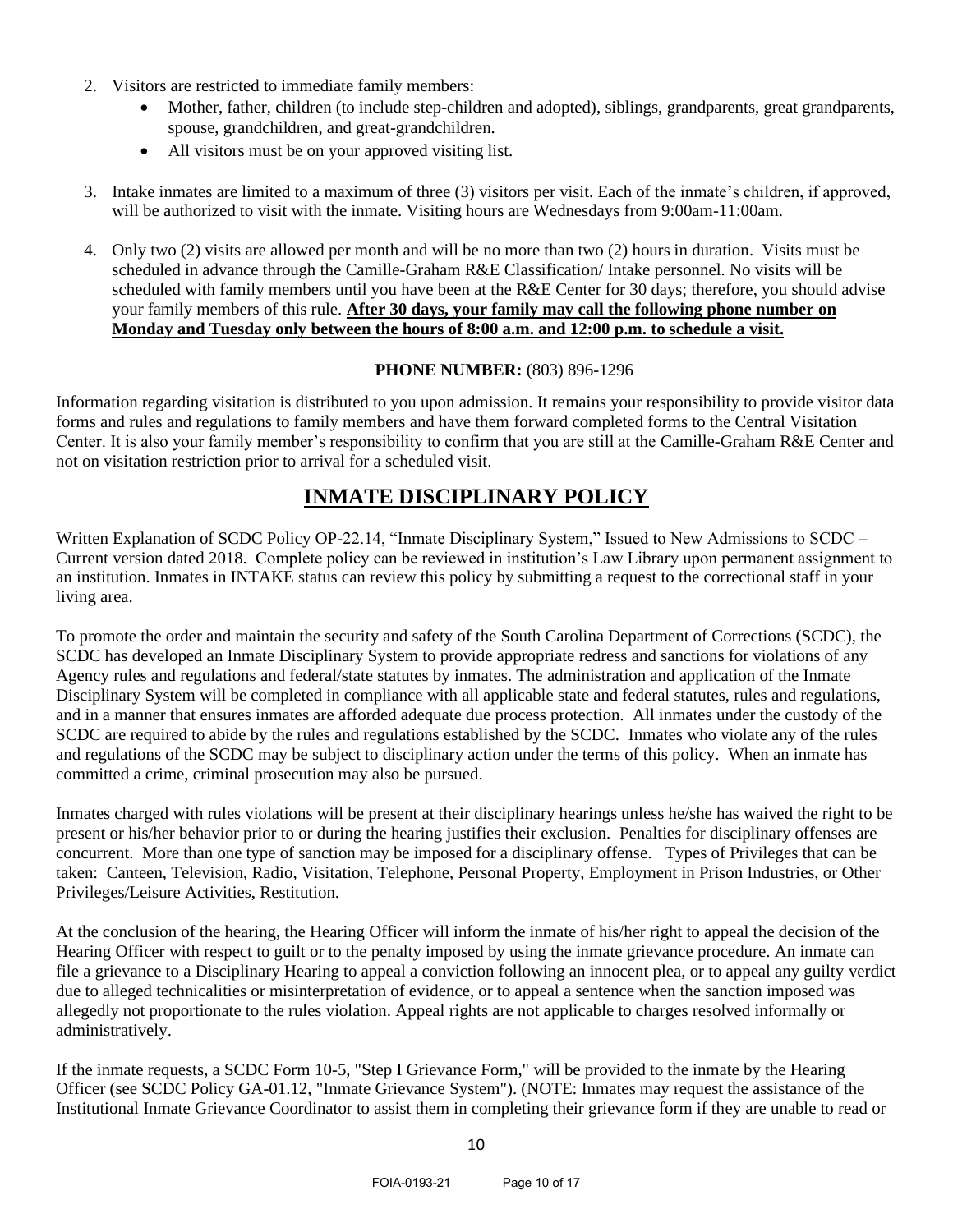write or have a language barrier.) The appeal must be initiated by the inmate and must be filed in accordance with the process described in SCDC Policy GA-01.12 or the inmate forfeits all rights to appeal. If the inmate is not satisfied with the Agency's final Step 2 decision, they may file an appeal with the Administrative Law Court if accrued good time was taken or the inmate failed to earn good time as a result of a disciplinary hearing. NOTE: Refer to GA-01.12 for the appeal process to the Administrative Law Court.

### **SCDC DISCIPLINARY OFFENSES**

1. **RULES VIOLATION DEFINED**: The following disciplinary offenses represent violations of the SCDC inmate rules. A violation of these rules may consist of any of the following:

Engaging in the specified behavior;

Attempting to engage in the specified behavior;

Conspiring to engage in the specified behavior; or

Aiding others in engaging, attempting to engage, or conspiring to engage in the specified behavior.

2. **LIST OF DISCIPLINARY OFFENSES**: The following is a list of the titles and code numbers of disciplinary offenses.

#### **Level 1 Disciplinary Offenses**

- **801 Assault and/or Battery of an SCDC Employee or other Government Employee, Contract Employee, Volunteer, or Member of the Public with Means/and/or Intent to Kill or Injure**: The willful hitting, striking, or unauthorized touching of an SCDC employee or other government agency employee, contract employee, volunteer, or member of the public with or without a weapon or the throwing of any substance at or on an SCDC employee or other government agency employee or contract employee who is exercising legitimate authority over an inmate, when such hitting, striking, throwing, or unauthorized touching causes bodily injury.
- **802 Sexual Assault: Forcing another person, by violence or threats of violence, or any other form of coercion to perform a sexual act**. (A sexual act is any intentional contact between the genitals of one inmate and the genitals, mouth, anus, or hands of another person.)
- **803 Riot**: When an inmate, with two or more persons, intentionally participates in conduct that creates danger of damage or injury to property or persons and substantially obstructs the performance of unit operations or institutional operations.
- **804 Homicide**: The killing of any person with/without malice, advance thought, either expressed or implied.
- **805 Hostage Taking**: The act of any inmate acting alone or with others who by threats, coercion, intimidation, or physical force, takes, holds, or carries away any person as a hostage for any reason whatsoever.
- **806 Any Act Defined as a Felony by the Laws of the State of South Carolina or the United States and not otherwise** Defined in these Rules. (State Criminal Statute must be provided.)
- **808 Fighting With a Weapon**: Any group of two or more inmates who engage in a physical altercation with any instrument used for the purpose of inflicting physical injury on any person.
- **811 Possession of a Weapon:** The actual or constructive possession by an inmate of any instrument that could be used to inflict physical injury on **any** person.
- **857 Assault and/or Battery of an Inmate with Means and/or Intent to Kill or Injure:** The willful hitting, striking, throwing of substances, or unauthorized touching of an inmate with or without a weapon by another inmate, when such hitting, striking, throwing, or unauthorized touching results in great bodily injury.
- **862 Communication with Victims:** It is a violation of this section for an inmate to:
- Communicate directly or indirectly, either verbally, in writing, or through a third party, in any form (phone, mail, online, social media, etc.), with his/ her victim(s) and/or witness(es) of crime to include family or friends of the victim(s) or witness(es). This rule violation includes attempting, conspiring, aiding, or acting in collusion with any person or acting alone with the intent of communicating or harassing victims and/or witnesses of crime
- **863 Extortion:** Forcing or Attempting to force any person or institution to give another person money, services, property, or any other thing of value through threat, intimidation, coercion or any other type of unlawful act.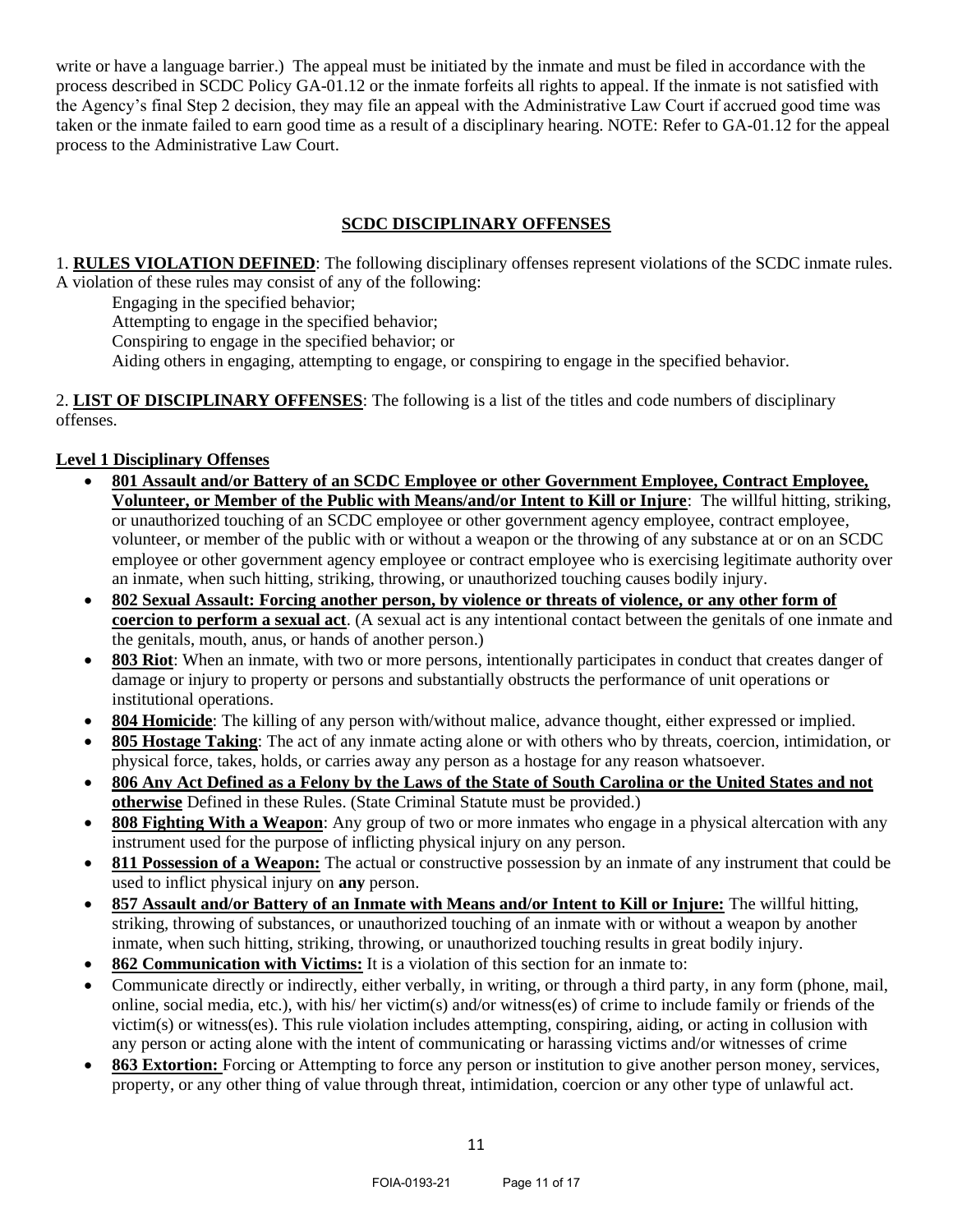- **897 Possession of Security Equipment/Property**: The unauthorized possession and or use of security equipment/property of SCDC or that of an outside source. Unauthorized items may include, but not be limited to, institutional security keys, restraints, chemical munitions, employee ID cards, crafted devices, i.e., hand cuff keys, institution keys, or dummy like objects, (for escape/attempt escape purposes),etc. This offense also includes the possession of any materials and/or drawings that could be used in the creation of institution keys.
- **898 The Possession of Any Communication Device**: The possession, receipt, use, concealment, storage, purchase, sale or facilitation of cellular phones or other communications equipment and/or any components thereof. This includes, but is not limited to, MP3 players, I-pods, e-readers or any like devices.
- **901 Class I Escape**: Any escape, attempted escape, or aiding/abetting escape from a Level 2 or 3 Institution or from medium or maximum custody at a local detention center. Also includes escape from a Level 1 Institution or minimum custody at a local detention center that involves any threat of violence, physical harm, or other aggravating circumstances. Aggravating circumstances may also include any criminal behavior that occurs while the inmate is on escape status. NOTE: Should an inmate assigned to an outside detail at any level institution, walk-off (with no aggravating circumstances), should be classified as a Class II escape.
- **902 Class II Escape:** Any escape, attempted escape, or aiding, abetting escape from a Level 1 Institution or minimum custody at a local detention center that does not involve any threat of violence, physical harm, or aggravating circumstances.
- **903 The Trafficking, Use, and/or Possession of Narcotics, Marijuana, or Unauthorized Drugs, including prescription drugs, Inhalants***,* **Intoxicants and Synthetics.** It is a violation of this section for an inmate to**:**  Actually or constructively traffic, use, or possess drugs or intoxicants of any type or description (except those prescribed by an authorized physician and within authorized amounts and expiration dates) such as but not limited to: barbiturates, narcotics, medicines, marijuana, poisons, inhalants and synthetic cannabinoids; as well as all drug paraphernalia, such as but not limited to: needles, syringes, pipes, rolling papers and straws. Officers may rely on their training and experience to identify any intoxicating substance or paraphernalia where no available scientific tests have been created and/or confirmed credible. Substances which cannot be identified by the officer through their training and experience will be considered contraband and subject to an 817 Possession of Contraband charge unless the inmate can prove by a preponderance of the evidence at the disciplinary hearing that the substance was either: (1) issued to the inmate officially; (2) purchased in the institutional canteen; (3) authorized by the Warden and/or Agency policy; or (4) issued to the inmate by SCDC. This rule violation encompasses the "hoarding" of authorized prescribed medication by any inmate(s), or inmates who having accepted their medication, then failed to ingest the medication at the time they are issued it at the pill call. Or; Under, or feign (pretend) to be under, the influence of any intoxicant, other than one prescribed by an authorized physician, which creates an altered state of physical or mental activity. The observation and documentation by institutional staff of inmates exhibiting behavior such as paranoia, panic attacks, giddiness, agitation, hallucinations, psychosis, unexplained hypertension (high blood pressure), tachycardia (increased heart rate), vomiting, seizures, foaming at the mouth, blurred vision, total memory loss, inability to feel pain, suicidal thoughts, uncontrollable aggression or any other symptoms which through the staff member's training and experience would lead them to reasonably believe the inmate is under the influence of a drug or intoxicant would be sufficient to justify this charge. A voluntary admission by an inmate that they are intoxicated, whether spontaneously uttered or as a result of questioning by institutional staff, can be considered in making this charge but is not, in itself, enough to justify the charge.

Test positive for any unauthorized drug or intoxicant, refuse to submit to a drug test, or fail to produce a specimen within three (3) hours, as specified in SCDC Policy GA-03.03, "Inmate Drug Testing/Screening Program."

- **904 Possession of Escape Tools and/or Paraphernalia**: The actual or constructive possession of any tool, device, document, drawing, or any other item that could be used to plan or execute an escape from a correctional institution.
- **905 Creating and/or Assisting with a Social Networking Site**: The facilitation, conspiracy, aiding, abetting in the creation or updating of an internet web site or social networking site. **Photos of the inmate taken within an SCDC facility and/or of inmate in SCDC uniform may be used to support this charge.**
- **907 Attempted Escape or Breach of Restricted Area:** If an inmate is found to have damaged property (i.e. windows, flooring, fencing, ventilation system, etc.) in an effort to facilitate access to restricted areas, or if an inmate is caught out of place in a restricted area and/or beyond general population areas/fencing, in an attempt to escape or for any other reason, they are to be charged with this offense.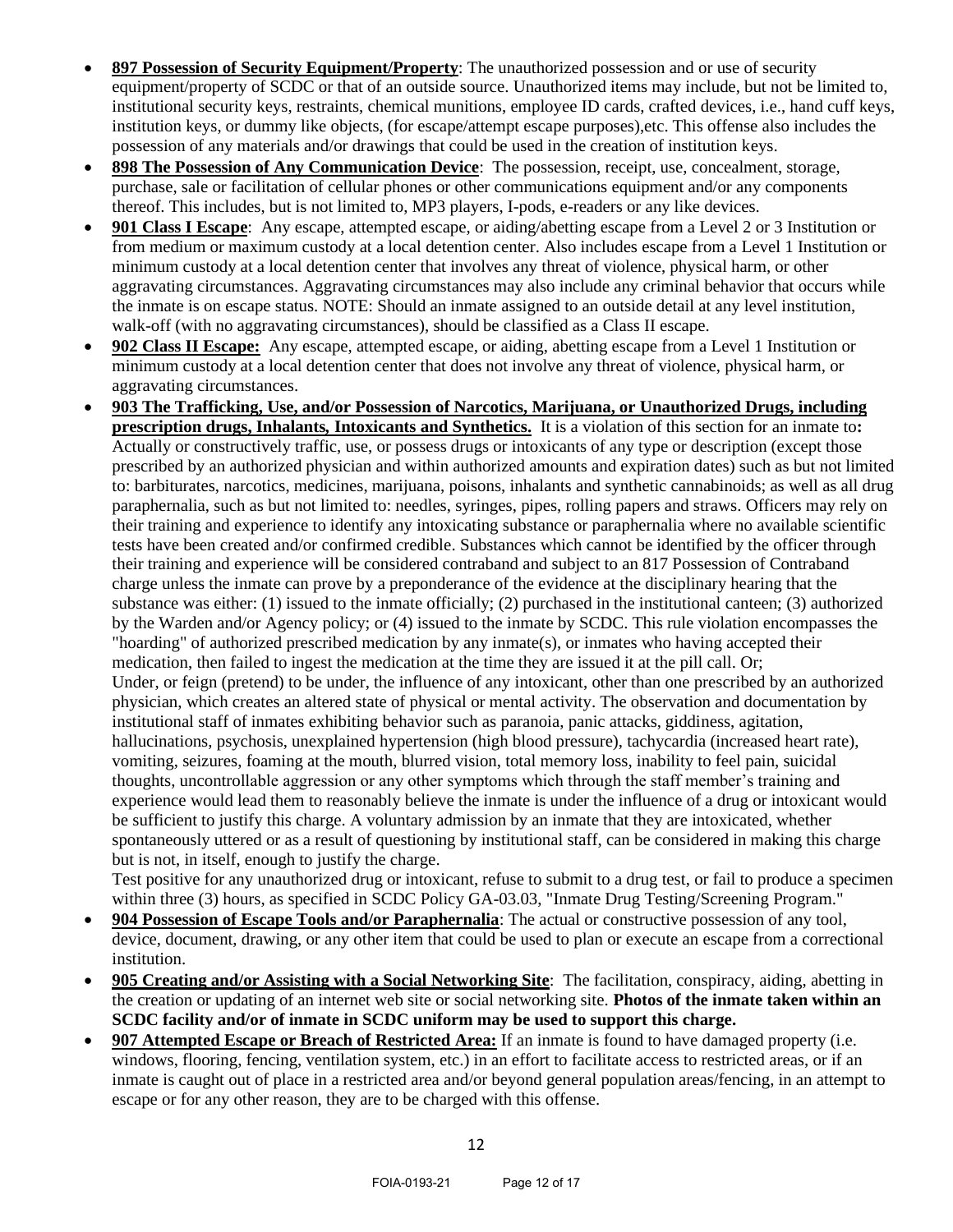## **Level 2 Disciplinary Offenses**

- **807 Striking an SCDC Employee or other Government Employee**, Contract Employee, Volunteer, or Member of the Public: The willful hitting, striking, spitting, or unauthorized touching of an SCDC employee or other government agency employee, contract employee, volunteer, or member of the public with or without a weapon or the throwing of any substance at or on an SCDC employee, other government agency employee, contract employee, or volunteer who is exercising legitimate authority over an inmate, when such hitting, striking, throwing, or unauthorized touching does not cause bodily injury.
- **809 Threatening to Inflict Harm on/Assaulting an Employee and/or Members of the Public**: Communication, verbal or written, by an inmate to an individual, or any other person, that s/he intends to injure that person or commit a violent or unlawful act dangerous to human life, presently or in the future; or one who commits a physical act of a threatening nature, and the probable result of such threats or action is to place the individual in fear of bodily injury; or one who causes evacuation of a building; or one who creates serious disruption or alarm. Any unauthorized body contact of an employee or member of the public which creates serious alarm, but does not result in bodily injury.
- **810 Striking an Inmate With or Without a Weapon**: The willful hitting, striking, throwing of any substance at, or unauthorized touching of one inmate by another inmate with or without a weapon, whether or not such hitting, striking, or unauthorized touching causes bodily injury.
- **812 Robbery with Force:** The taking of property of another person in that person's presence with use of force and violence which places that person in fear of his/her safety by the use of such force, violence, or threats.
- **813 Throwing/Exposure of any Substance or Object on an SCDC Employee or other Government Employee, Contract Employee, or Volunteer**: The throwing or exposure of any substance, to include bodily secretions, at or on an SCDC employee or other government agency employee, contract employee, or volunteer who is exercising legitimate authority over an inmate, whether or not such throwing causes bodily injury. This includes exposure of bodily secretions (fluids) through an inmate's outgoing correspondence.
- **814 Inciting/Creating a Disturbance**: Any act or activity which results in a disruption of institutional operations or a breach of institution security. Any inmate who purposefully incites or urges a group of two or more other inmates to engage in a current or impending disturbance of institutional operations or gives commands, directions, instructions, or signals to a group of two or more persons to cause, continue, or enlarge a disturbance. An inmate may be found guilty of this violation even where no disruption of institutional operations actually occurs as a direct or indirect result of his/her actions. A disturbance as used herein is an assemblage of three or more persons which creates grave danger or damage or injury to property or persons and/or substantially disrupts the normal functioning of the institution.
- **820 Damage, Loss, Destruction, or Defacing of Property Valued at 100.00 or more**: The intentional or reckless damaging, destroying, or disfiguring property belonging to a government agency, a private citizen, an employee, or another inmate. Possession of damaged, destroyed, or disfigured property and the negligent loss of property also qualify as a violation of this offense. (NOTE: This does not include cases in which an inmate loses his/her ID card or issued room key. In these cases, the inmate will be required to pay a replacement fee for such items and will not be processed pursuant to these procedures. See also, SCDC Policies OP-21.06, "Inmate Identification Cards," and OP-22.17, "Key Control," for information regarding the processing of replacement fees.) This charge must be forwarded to a Disciplinary Hearing.
- **822 Sexual Misconduct**: (1) Engaging in consensual or non-consensual sexual acts or intimate physical contact of a sexual nature with other inmates; or soliciting sexual acts from other inmates, or engaging in any form of sexual harassment. Also, engaging in any non-consensual sex act with an employee, visitor, vendor, or volunteer, to include intimate physical contact or solicitation of sexual acts. This charge must be forwarded to a Disciplinary Hearing.
- **832 Security Threat Group (STG)**: Any participation of any inmate in any organization which has not been approved or any informal organization, association, or group of three (3) or more inmates that has a common name, and whose members or associates engage or have engaged in activities that include planning, organizing, threatening, soliciting, or committing unlawful acts of misconduct classified as serious threats or potential threats to the safety and security of the public, the Department, employees, visitors, and/or other inmates, or any other group that has been designated a Security Threat Group by the Agency Director. Possession of STG material is sufficient to warrant this charge.
- **854 Exhibitionism and Public Masturbation**: (1) Engaging in acts of indecent and/or unnecessary exposure of genitals or other private body parts to a staff member or other person; or (2) engaging in acts of masturbation or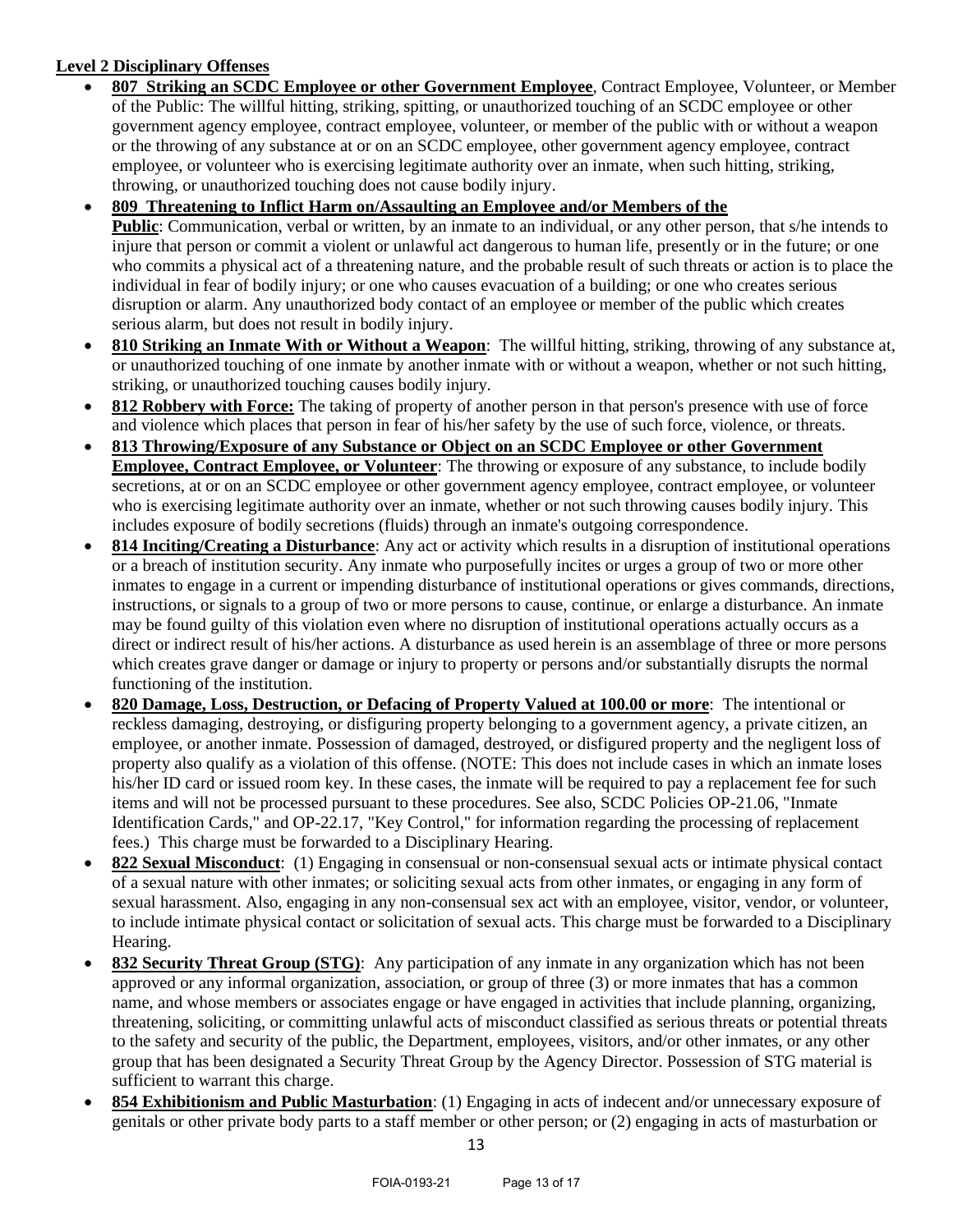any manual stimulation of one's exposed or unexposed genitals in a public setting, or in the view of a staff member or other person.

- **855 Smuggling and/or Conspiracy to Smuggle in Contraband**: Any inmate found to have conspired, aided, or acted in collusion with any person, or acting alone with the intent of introducing any form of contraband into any SCDC facility. Conspiracy, aid, or collusion may be defined as using any form of communication or providing any type of assistance with/to any person where plans are made with the intent of introducing contraband. The physical possession/receipt of the contraband by the inmate is not needed to support this charge. An inmate can be charged with this offense if his/her approved visitor is caught bringing in contraband and it is reasonable to believe that the visitor's intent was to supply the inmate with the contraband.
- **861 Harassment and/or Intimidation:** ADA Issues: The harassment, discrimination, retaliation, coercion, intimidation, threatening or abusing of any inmate, by any person, if that conduct is based in whole or in part on the victim's status as having a disability. This includes the revealing of any medical condition of an inmate by anyone with malice or ill will. Disability: a condition (such as an illness or an injury) that damages or limits a person's physical or mental abilities (e.g., blindness, deafness, loss of movement or ability to walk, being HIV Positive, hearing impairment, psychiatric condition, etc.)
- **906 Possession of a Purchasing Instrument**: The actual or constructive possession by an inmate of any item which may be used to buy, sell, or exchange any commodity/service from any individual, whether that commodity/service is authorized or unauthorized. This includes, but is not limited to, cash, green dot cards/numbers, pre-paid phone cards, personal or blank checks, money orders or postage stamps.

## **Level 3 Disciplinary Offenses**

- **815 Evading a Security Device:** The act of an inmate to obstruct, tamper with, or jam any opening, closing, or exiting of a cell door, food flap, locks, any restraint devices, and/or secured area(s).
- **816 Trafficking and Trading**: The buying or selling or unauthorized exchange of any commodity from any individual within the institution, other than authorized purchases from the canteen (evidence may include an excessive inventory of marketable items).
- **817 Possession of Contraband:** The possession of any unauthorized, altered or excessive property, including **unmanned aircraft systems or drones,** tobacco products, gambling paraphernalia, unauthorized publications and unauthorized clothing. The possession of tobacco in a quantity larger than 40 grams is enough to reasonably assume that the intent of the possession was for distribution to other inmates and can be heard as a major disciplinary. Unauthorized property is any item to include keys not assigned to the inmate by the Department or purchased by the inmate from the canteen.
- **818 Use of Obscene, Vulgar or Profane Language or Gestures**: The act of any inmate who verbalizes or writes lewd or indecent notes or letters to another person, or makes gestures or actions that are discourteous or disrespectful in nature, when the person who receives verbal statements, notes, letters, gestures, or actions complains of such.
- **819 Stealing:** Intentionally taking any property belonging to a government agency, a private citizen, the State, an employee, or another inmate.
- **821 Gambling and Loan Sharking**: Any inmate who bets, lends, offers to lend, borrows or attempts to borrow anything of value from another person, or organizes the outcome of any event, including sporting contests. The possession of gambling paraphernalia may be sufficient evidence.
- **823 Fighting Without a Weapon**: Any group of two or more inmates who engage in a physical altercation involving mutual combat and or horseplay.
- **824 Threatening to Inflict Harm, Physical or Otherwise/Assault, on Another Inmate**: The communication, verbal or written, by an inmate to another inmate that s/he intends to injure or commit a violent act, dangerous to human life, presently or in the future; or commits a physical act of a threatening nature placing another inmate in fear of bodily injury, causing evacuation or serious disruption.
- **825 Refusing or Failing to Obey Orders**: Noncompliance with a legitimate order from an SCDC employee or other government/contracted employee who is in a position of authority over the inmate. This includes resisting arrest or failure to follow written policy/procedure requirement (i.e., grooming standards, etc.). The act of any inmate whose actions interfere with or tends to interfere with anyone in pursuit of their assigned duties.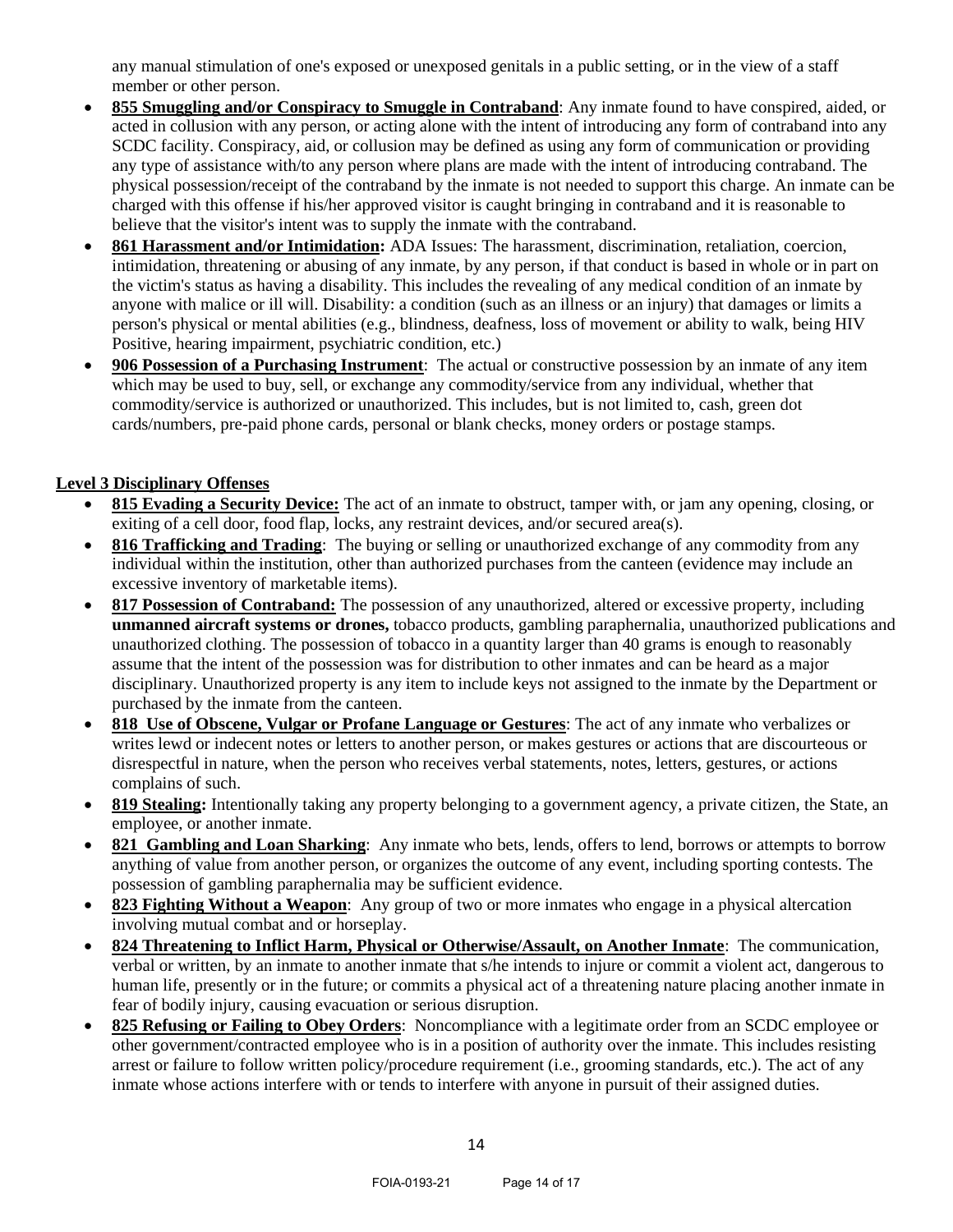- **826 Refusing to Work**: Refusing to begin or complete a work assignment without a legitimate reason, such as illness.
- **827 Refusing to Attend the Compulsory Mandatory) Program**: The refusal of any inmate who scores below an eighth grade reading or math level to enroll/attend/participate in school and/or the refusal of any inmate to attend or participate in any compulsory (mandatory) program.
- **828 Out of Place:** The act of an inmate who without authority either fails to report to his/her appointed place of duty or assignment or any other place to which he/she was ordered; leaves his or her appointed place of duty or assignment; is found to be in an unauthorized area; or does not have specific approval to be in an unauthorized area of the institution or any area of the institution.
- **829 Failure to Work**: Failure to complete a reasonable amount of an inmate's work assignment within a reasonable period of time, or sleeping on the job.
- **830 Mutiny**: When two (2) or more inmates conspire and refuse, as a group, to work, move, return to their cells or cubes, and/or create a work stoppage or other similar activity.
- **831 Lying to an Employee or Knowingly Making False Statements**: The intentional making of untrue statements by an inmate or any inmate who makes a false statement under oath, makes inconsistent statements which are false, or makes a false statement to or against an employee or anyone. The act of any inmate who gives an untrue statement deliberately or a false impression to any SCDC employee, contracted employee or to an employee of a government agency which has authority in supervising the inmate.
- **833 Abusive Treatment of an Animal, Including Carnal Relations With an Animal**: Any physical maltreatment or improper misuse of an animal and/or engaging in sexual activities with an animal.
- **834 Any Act Defined as a Misdemeanor by the Laws of the State of South Carolina or the United States Not Otherwise Defined in these Rules**: (State criminal statute must be provided).
- **835 Forgery or Possession of Any Forged Document**: The act with intent to defraud or deceive another person by falsely making, completing, or altering any document; or knowingly issuing or possessing such an instrument.
- **836 Disrespect:** The failure of any inmate to observe proper decorum or who willfully engages in action or make statements to a person which are discourteous in nature, which may or may not include the use of profanity.
- **837 Interfering with Count:** Failure to stand for count, movement during count which may create confusion or distraction of any kind, or activity by any inmate which may disrupt concentration or the orderly counting of inmates.
- **838 Soliciting Improper Relationships**: Assistance from an Employee or an Inmate to Violate an Agency Rule or an Employee Rule: The act of any inmate who willfully induces any person to do or agree to do any act in violation of his/her lawful duty or in violation of SCDC rules and regulations, or in violation of the lawful rules and regulations of a government agency which is exercising legitimate authority over an inmate. Assisting in the Corruption of or Entering into an Improper Relationship with an Employee: The act of any inmate who willfully gives, offers or promises anything of value with the intent to influence any official act or action within the official responsibility of any employee; the act of any inmate who enters into an improper relationship with an employee. Soliciting Money or Gifts from a SCDC Employee or an Inmate, or from Another Person for the Benefit of an Inmate: Any inmate who tries to obtain, buy, or entice money or gifts from any SCDC employee or another person for his/her benefit.
- **853 The Unauthorized Use of an Inmate's Telephone Personal Identification Number (PIN**). The unauthorized use of telephone personal identification number is a serious violation. Inmate are prohibited from sharing and using other inmate's telephone PINs.
- **856 Damage, Loss, Destruction, or Defacing of Property Valued at Less than \$100.00:** The intentional or reckless damaging, destroying, or disfiguring property belonging to a government agency, a private citizen, an employee, or another inmate. Possession of damaged, destroyed, or disfigured property and the negligent loss of property also qualify as a violation of this offense. (NOTE: this does not include cases in which an inmate loses his/her ID card or issued room key. In these cases the inmate will be required to pay a replacement fee for such items and will not be processed pursuant to these procedures.) For further information regarding the processing of replacement fees, see SCDC Policies OP-21.06, "Inmate Identification Cards," and OP-22.17, "Key Control."
- **858 The Use or Possession of Practice GED Cheat Sheet, the Official GED Test, Any other Standardized or Educational Test, or Standardized Educational Materials Not Authorized for Use by the Inmate**: Possession of, attempt to use, or provide others with a cheat sheet and/or answers to the GED questions, or other educational materials with the intention to gain unfair advantage in securing a passing score on the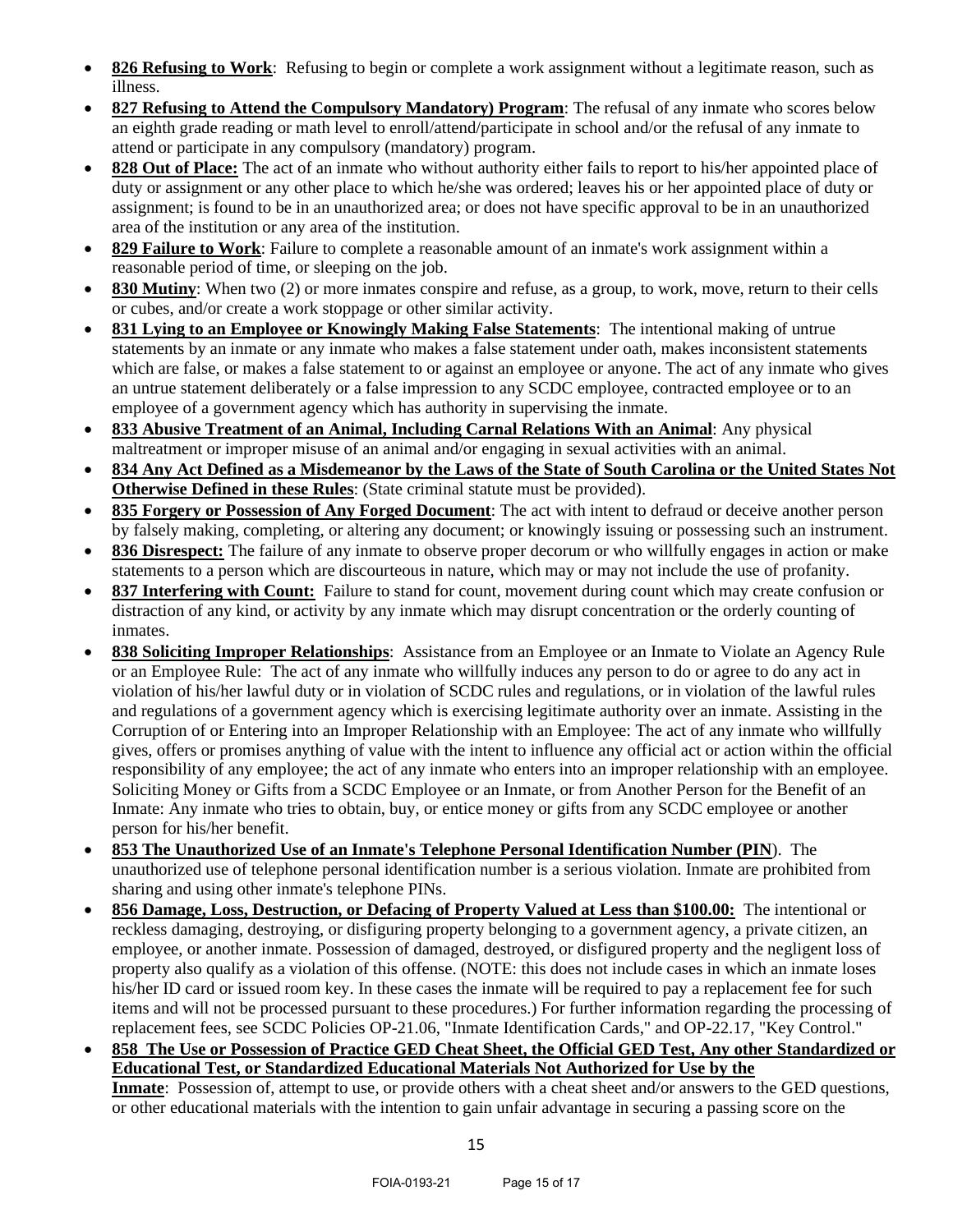Practice GED Test, the Official GED Test, or any educational test administered or overseen by the Palmetto Unified School District. **(**NOTE: Any inmate convicted of this offense will also be prohibited from taking the GED Test while incarcerated.)

- **859 Disorderly Conduct:** Any inmate who engages in any action which disrupts, or may lead to the disruption of the orderly operations of the institution.
- **860 (PREA) Lying to an Employee or Knowingly Making False Statements**: The intentional making of untrue statements by any inmate who makes a false statement under oath, makes inconsistent statements which are false, or makes a false statement to or against an employee, inmate, or anyone that involves the commission of a sexual act by any employee or inmate on another employee. A good faith report of sexual abuse that cannot be substantiated is not justification to support this charge.
- **895 Inmate ID Card Violations**: The following are violations of this infraction: To have possession of another inmate's ID card; to give another inmate possession of your ID card, or another inmate's ID card; to give your ID card to anyone not authorized to have possession of your ID card; the forgery of ID cards; any other actions or use of an ID card that is inconsistent with the ID card's purpose.
- **896 Unauthorized wearing, possession and/or providing Agency uniform(s**): The wearing, possession and or providing of an**y** Agency uniform is a serious offense as it relates to inmate identification, institutional order and security.
- **899 The Use, Possession, or Distilling and/or Brewing of any Alcoholic Beverage**: Any inmate acting under the influence of alcohol or in possession of alcohol or alcoholic beverage or other brewed substance which, when ingested, creates altered states of physical or mental activity. Note: The first two infractions of 899 for any inmate may be resolved informally or administratively by the Major/Responsible Authority. The third or subsequent infractions of 899 by an inmate must be referred to a hearing officer. However, regardless of how many times the inmate has committed this infraction, any large quantities of alcohol, or possession of alcohol which is commercially produced, or behavior which endangers the security and good order of the institution should be referred for a disciplinary hearing and Hearing Officers will consider such evidence when determining the severity of the sanctions imposed (i.e. large quantities of alcohol, multiple disciplinary offenses, commercial alcohol, and endangering the security and good order of the institution, refusing to submit to alcohol testing, etc., will result in more severe sanctions). As always, the circumstances of the infraction and the inmate's disciplinary history should be taken into consideration. Questions should be addressed to the Division of Operations.

## **Level 4 Disciplinary Offenses**

- **839 Mutilation**: Physical injury to an inmate's body that is self-inflicted, allowing it to be inflicted by others with the inmate's permission, or assisting another inmate in mutilating himself/herself. **NOTE:** Any inmate who pierces or attempts to pierce any part of his/her body, or assists others in piercing or attempting to pierce any part of their body will be charged with this offense as the practice creates a health and safety risk.
- **840 Failing or Refusing to respond to an Employee's Questions**: The failure of any inmate to respond to any SCDC employee question even if it is felt that the question is unjust. It is not a defense that an inmate considers the question invalid.
- **841 Malingering:** Pretending to be ill, or refusing to take their medication in order to avoid duty, work, school, to gain financial compensation, or undisclosed reasons involving secondary gain in order to manipulate the medical, mental health, security or other staff for the inmate's own benefit.
- **842 Use or Possession of Tattooing Paraphernalia**: The actual or constructive possession by an inmate of a tattooing device or a tattoo magazine, which may be used for the purpose of tattooing.
- **843 Refusing Medical Treatment for a Communicable Disease**: The failure or refusal of medical treatment by any inmate with a disease capable of being transmitted. NOTE: In these cases, inmates will be placed in medical isolation and will not be placed in PHD, Disciplinary Detention, or security detention status.
- **844 Interfering with the Duties of any Person:** The act of any inmate whose actions interfere with anyone in pursuit of their assigned duties.

#### **Level 5 Disciplinary Offenses**

601 Court Order Credit Loss: Pursuant to §24-27-200, a prisoner shall forfeit all or part of his earned work, education, or good conduct credits in an amount to be determined by the Department of Corrections upon recommendation of the court or administrative judge. Pursuant to South Carolina Supreme Court Opinion # 25409, filed 02/11/2002 (also known as the